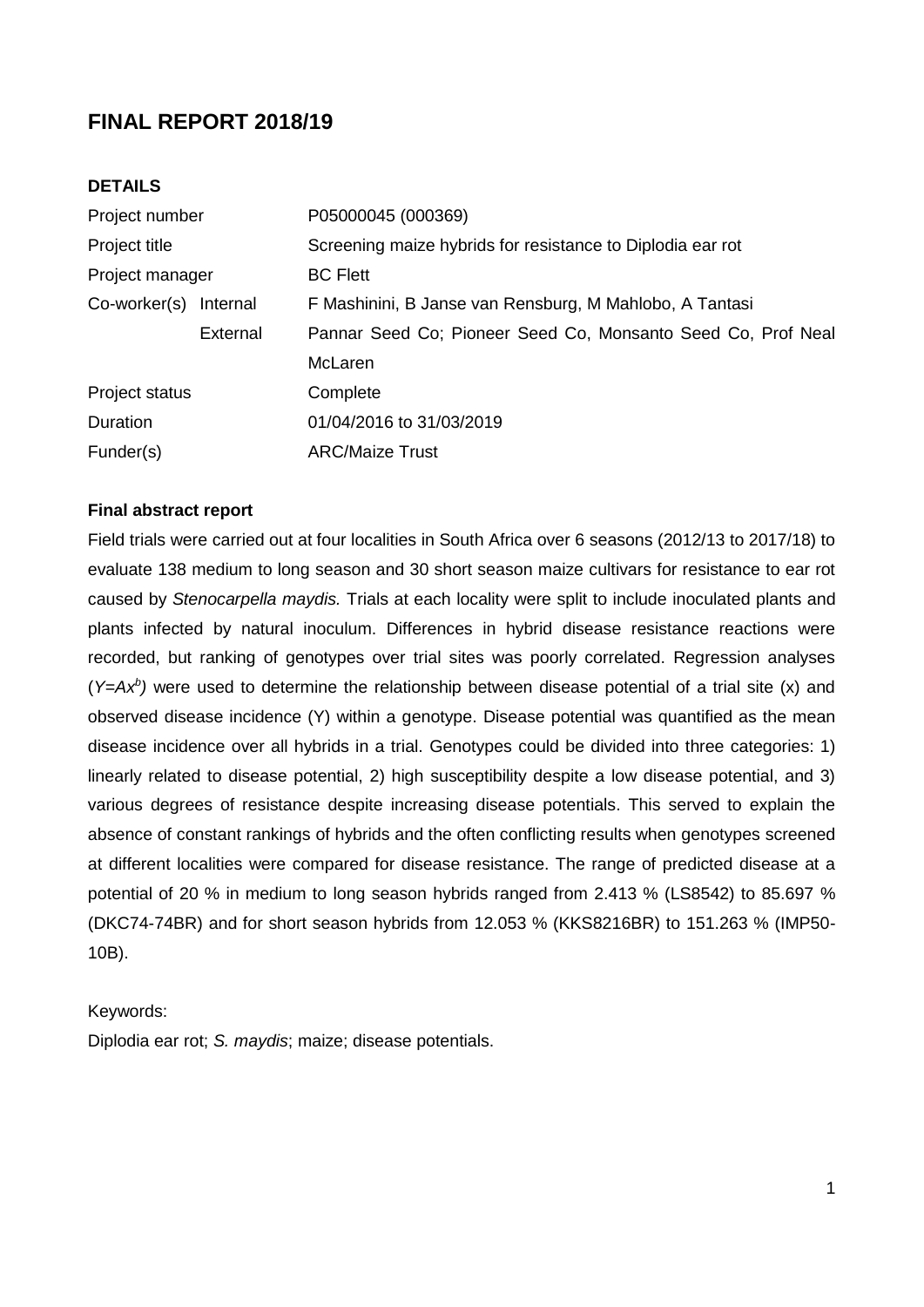# **INTRODUCTION**

*Stenocarpella maydis* (Berk.) Sutton (syn. *Diplodia maydis* (Berk.) Sacc.) is the most prevalent ear rot pathogen of South African corn *(Zea mays* L.), causing reductions in grain quality and yield (De Wet, 1989; Rheeder et. al., 1990) and diplodiosis in sheep and cattle (Marasas, 1977). Local corn hybrids vary in their response to *S. maydis* ear rot infections (Du Toit and Nordier,1989-1991; Gevers, 1988). However, inconsistent results have been obtained in different localities and seasons with both natural and inoculated infections (Du Toit and Nordier,1989-1991; Klapproth and Hawk, 1991). This variation has prevented reliable identification of resistance and susceptibility in maize hybrids and makes it difficult to determine if severity of *S*. *maydis* ear rot is genetically controlled or, rather, is the result of climatic conditions or inoculum potential at a specific time.

This study was carried out to determine maize hybrid reactions to *S. maydis* ear rot in inoculated and naturally infected field trials. The role of seasonal and geographic variation in the expression of resistance was quantified and hybrids were compared at the 20 % disease potential and rate of breakdown was determined.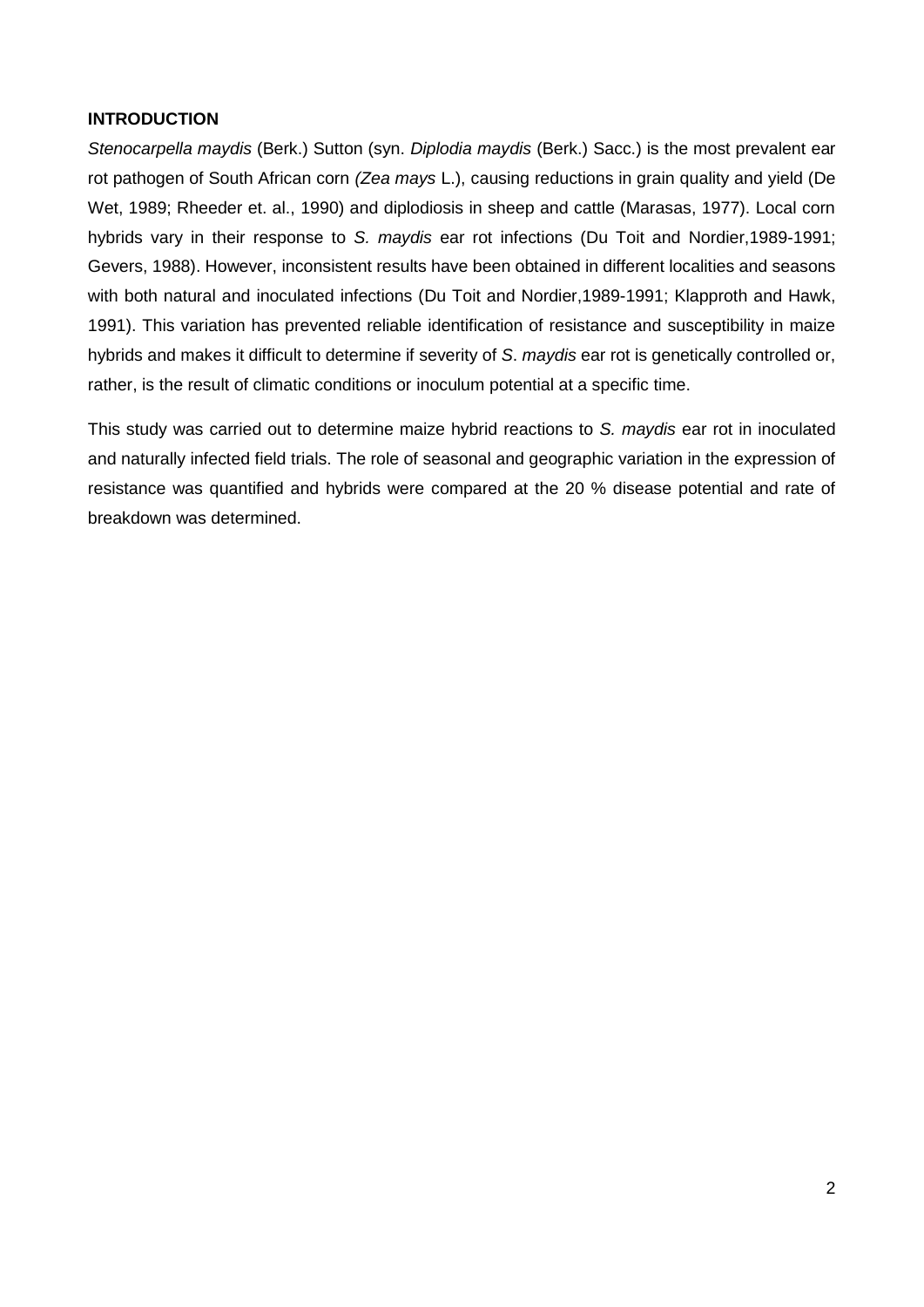#### **MATERIALS AND METHODS**

Field trials of the medium to long growing season trials were planted at Potchefstroom, Petit, Delmas and Greytown during the 2012/13 to 2017/18 seasons. Similarly, short season trials were planted at Potchefstroom, Delmas and Greytown. Localities were selected to represent the range of climatic and geographic variation of the major maize production areas. The maize hybrid entries (Tables 1 and 2) for each season were planted in fields previously cropped to maize. The fields were deeply ploughed to reduce the natural source of inoculum (Flett and Wehner, 1991). Two 20-m rows of each cultivar were planted 1.2 m apart at Potchefstroom, and four 10-m rows of each cultivar were planted 0.75 m apart at the other localities. Experiments were planted in a randomized block design replicated three times. Fertilization, insect and weed control, and irrigation were applied at each locality as required. lnoculum of *S. maydis* was prepared using an isolate from infected maize and was maintained in the Grain Crops Institute culture collection. Jars (500 ml) were filled with maize kernels (400 ml), and tap water was added to fill the jars. Kernels were soaked for 24 hr., after which the water was decanted and 30 ml of modified Fries Bosal medium was added. Jars were autoclaved for 30 min at 120 $\degree$  C on two consecutive days. Each jar was inoculated with a 1 cm<sup>2</sup> block of actively growing mycelium of *S. maydis* cultured on potato-dextrose agar. Jars containing inoculated kernels were incubated at  $28^{\circ}$  C for 60 days. Colonized kernels were removed from the jars, air-dried for 5 days, and milled to a fine meal, which was stored in a cool room ( $6^{\circ}$  C) prior to use.

Plants were inoculated with *S. maydis* by placing 5 g of inoculum into the apical whorl approximately 2 weeks prior to anthesis. All plants in one row of each cultivar were inoculated at Potchefstroom and all in two rows at the other localities. Remaining rows served as uninoculated controls. Trials were harvested at kernel moistures below 18%, and the percentage *S. maydis* infected ears was visually determined. Analysis of variance was carried out on the percentage of *S. maydis* infected ears of inoculated and uninoculated corn hybrid treatments for each season and locality. Spearman rank correlations were carried out over localities and seasons to determine the consistency of corn hybrid reactions. Due to inconsistencies in rankings as shown previously by Flett and McLaren (1994) regression analyses using  $Y=Ax^b$  were used. The maize cultivars were compared at a disease potential of 20% which was found by Flett and McLaren (1994) to be the optimum potential to compare maize hybrid resistance reactions.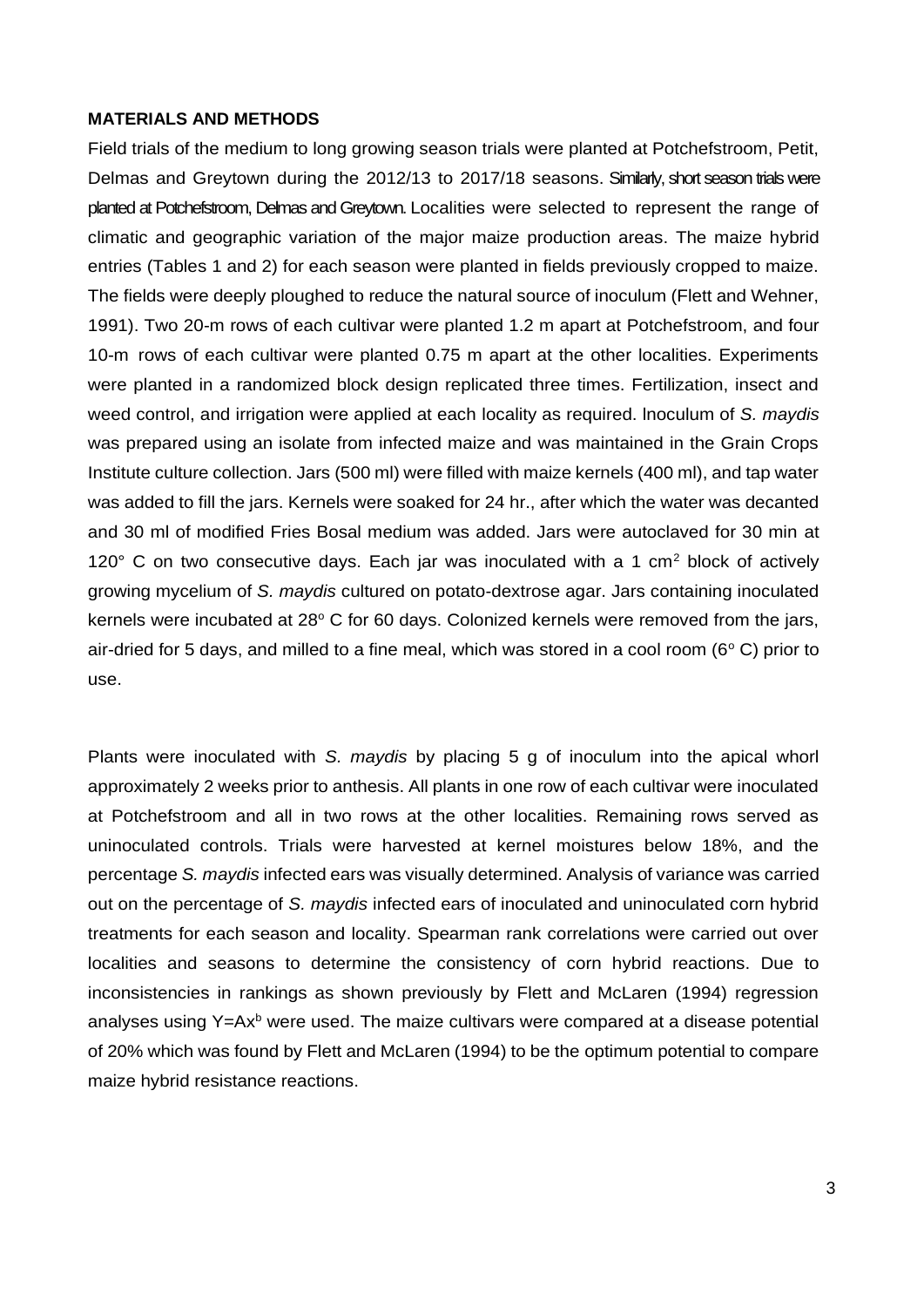## **RESULTS**

Significant differences between maize hybrids were recorded at each locality and season (data not shown). Maize hybrid resistance reactions (Pearsons ranking correlations) over localities, season, and naturally infected and inoculated treatments were inconsistent as found by Flett and McLaren (1994). Data for each hybrid were used in a regression analysis, with the model Y=Ax<sup>b</sup>, where Y = mean ear rot incidence within each hybrid and  $x =$  the ear rot disease potential, defined as the mean *S. maydis* ear rot incidence over all hybrids associated with a specific season, locality, or inoculation treatment. As previously determined by Flett and McLaren (1994) three types of relationship were recorded between ear rot potential and observed ear rot incidence. These relationships were defined by the b parameter. Where b = +/-1(e.g., hybrid PAN 6R-510R), a linear relationship between *S. maydis* ear rot potential and observed ear rot incidence within a maize hybrid was indicated; where b > 1 (e.g., hybrid PAN 6B-410B), initial resistance to the disease was indicated despite increasing disease potential; and where  $b < 1$  (e.g., hybrid SC 402), susceptibility to the disease was indicated despite low disease potential (Table 1). Similarly, the same principle applies to the short growing season maize cultivars (Table 2). The *S. maydis* ear rot incidence of a hybrid may be predicted at any disease potential by applying the calculated A and b parameters to the model (Table 1). Flett and McLaren (1994) determined the optimum disease potential to screen and compare hybrids was 20 %. In tables 1 and 2 the actual hybrid reaction at a potential of 20 % is indicated which enables hybrids to be compared objectively. The most resistant medium to long season hybrid was LS 8542 (2.413 %) and most susceptible medium to long season hybrid was DKC 74-74BR (85.697 %) (Table 1). The most resistant short season hybrid was KKS8216BR (12.053 %) and most susceptible was IMP50-10B (151.263) (Table 2).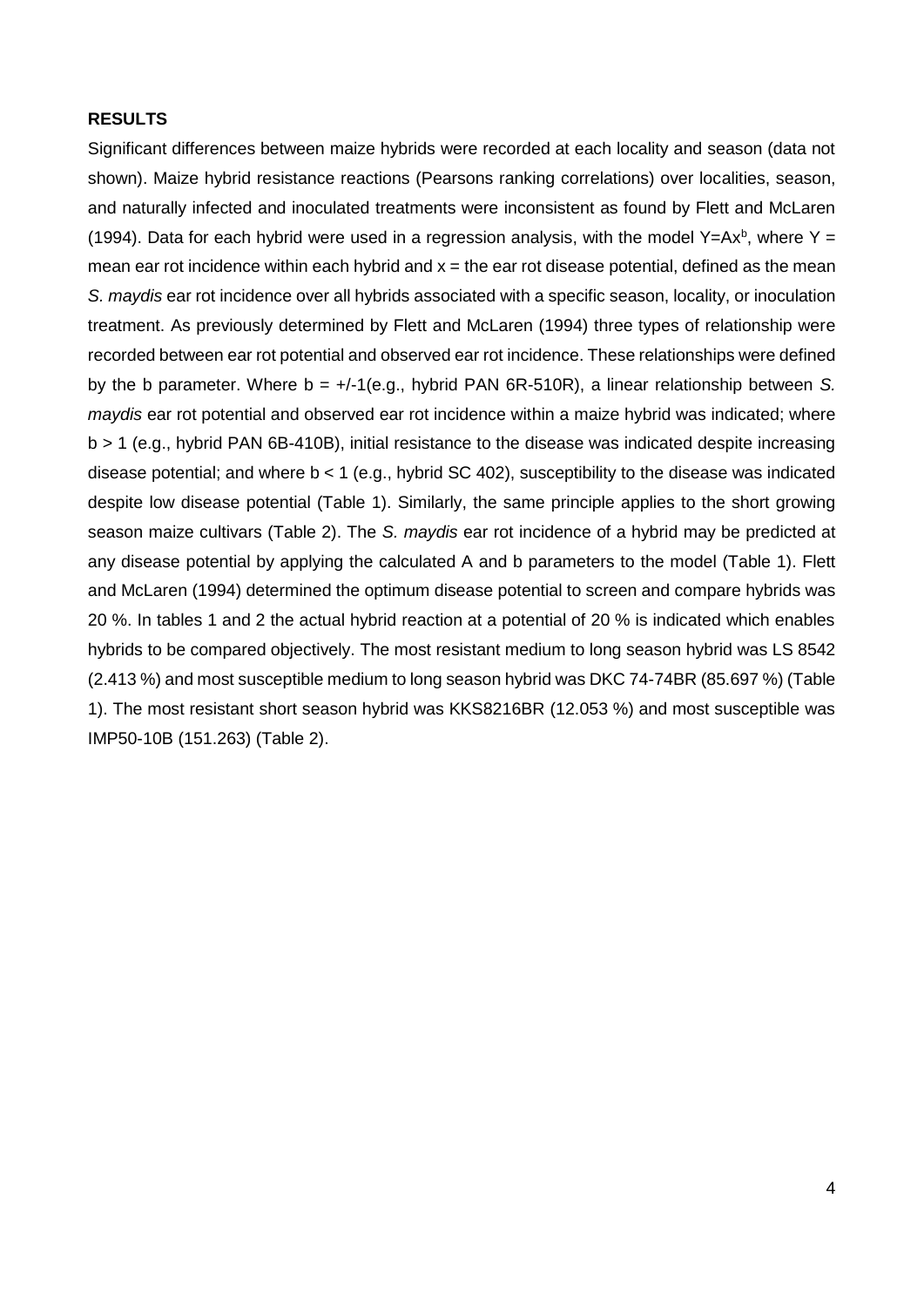**Table 1:**. Medium to long season hybrid reactions to *Stenocarpella maydis* ear rots with number of potentials (n), R<sup>2</sup>for model fit, A and b parameters for the relationship between *S. maydis* ear rot potential and incidence in maize hybrids, calculated *S. maydis* incidence at a potential of 20 % and the resistance breakdown point.

|                          |                |       |        |        | 20%   | <b>Breakdown</b> |
|--------------------------|----------------|-------|--------|--------|-------|------------------|
| <b>Cultivar</b>          | n              | R-sq  | A-parm | b-Parm | onset | point            |
| 3X23B144WYB              | 8              | 0.953 | 0.373  | 1.244  | 24.60 | 1.01             |
| 3X28B174WYB              | 8              | 0.825 | 0.366  | 1.229  | 25.89 | 0.95             |
| <b>BG3292</b>            | 8              | 0.977 | 0.221  | 1.223  | 39.87 | 0.61             |
| <b>BG3592R</b>           | 6              | 1.000 | 0.809  | 0.855  | 42.60 | 0.40             |
| <b>BG5285</b>            | 33             | 0.865 | 0.606  | 1.138  | 21.58 | 1.05             |
| <b>BG5485B</b>           | 9              | 0.799 | 1.213  | 0.925  | 20.72 | 0.89             |
| <b>BG5685R</b>           | $\overline{4}$ | 0.927 | 0.774  | 1.064  | 21.24 | 1.00             |
| <b>BG5785BR</b>          | 25             | 0.866 | 1.305  | 0.870  | 23.07 | 0.75             |
| <b>BG6308B</b>           | 6              | 0.992 | 0.352  | 1.332  | 20.75 | 1.28             |
| <b>DKC64-54BR</b>        | 8              | 0.982 | 0.382  | 1.346  | 18.93 | 1.42             |
| <b>DKC68-56R</b>         | 6              | 0.807 | 2.793  | 0.668  | 19.01 | 0.70             |
| <b>DKC68-58BR</b>        | 14             | 0.794 | 2.476  | 0.783  | 14.42 | 1.09             |
| <b>DKC71-42</b>          | 6              | 0.893 | 0.073  | 1.443  | 48.80 | 0.59             |
| <b>DKC71-44B</b>         | 14             | 0.684 | 0.429  | 1.098  | 33.07 | 0.66             |
| DKC73-                   |                |       |        |        |       |                  |
| 70BGEN                   | 19             | 0.543 | 1.557  | 0.892  | 17.50 | 1.02             |
| <b>DKC73-74BR</b>        | 8              | 0.915 | 0.467  | 1.149  | 26.28 | 0.87             |
| DKC73-<br>74BRGEN        | 25             | 0.893 | 0.963  | 0.987  | 21.61 | 0.91             |
| <b>DKC74-26R</b>         | 6              | 0.983 | 0.558  | 1.230  | 18.35 | 1.34             |
| <b>DKC74-74BR</b>        | 6              | 0.687 | 0.722  | 0.746  | 85.70 | 0.17             |
| <b>DKC75-65BR</b>        | 8              | 0.902 | 0.978  | 1.019  | 19.35 | 1.05             |
| <b>DKC76-61B</b>         | 14             | 0.968 | 0.345  | 1.316  | 21.85 | 1.20             |
| <b>DKC77-77BR</b>        | 33             | 0.952 | 0.612  | 1.172  | 19.60 | 1.20             |
| <b>DKC77-85B</b>         | 11             | 0.673 | 1.205  | 0.888  | 23.69 | 0.75             |
| DKC77-                   |                |       |        |        |       |                  |
| 85BGEN                   | 12             | 0.879 | 1.450  | 0.869  | 20.50 | 0.85             |
| <b>DKC78-17B</b>         | 25             | 0.752 | 0.810  | 0.969  | 27.36 | 0.71             |
| <b>DKC78-35R</b>         | 8              | 0.473 | 2.677  | 0.618  | 25.91 | 0.48             |
| DKC78-                   |                |       |        |        |       |                  |
| 45BRGEN                  | 31             | 0.483 | 1.557  | 0.767  | 27.88 | 0.55             |
| <b>DKC78-79BR</b>        | 33             | 0.921 | 0.920  | 0.988  | 22.56 | 0.88             |
| <b>DKC78-87B</b>         | 17             | 0.722 | 1.253  | 0.845  | 26.50 | 0.64             |
| DKC80-<br>12BGEN         | $\overline{7}$ | 0.856 | 1.409  | 0.832  | 24.22 | 0.69             |
| <b>DKC80-</b><br>40BRGEN | 33             | 0.868 | 0.527  | 1.167  | 22.57 | 1.03             |
| IMP51-22B                | 31             | 0.794 | 1.035  | 0.921  | 24.88 | 0.74             |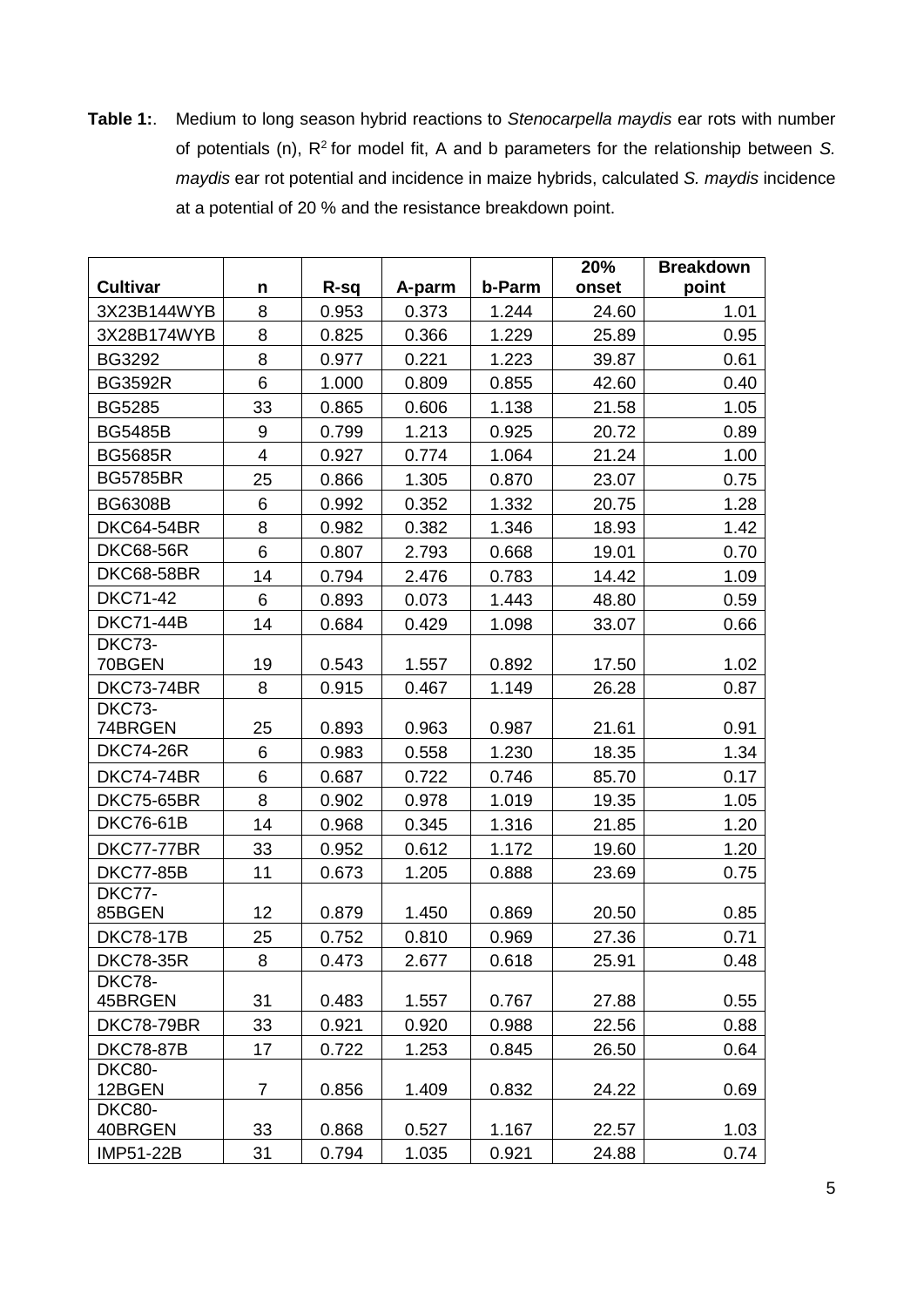|                  |                |         |          |         | 20%   | <b>Breakdown</b> |
|------------------|----------------|---------|----------|---------|-------|------------------|
| <b>Cultivar</b>  | n              | R-sq    | A-parm   | b-Parm  | onset | point            |
| IMP51-92R        | 13             | 0.845   | 1.647    | 0.860   | 18.27 | 0.94             |
| IMP52-11         | 8              | 0.844   | 0.480    | 1.031   | 37.27 | 0.55             |
| <b>IMP52-11B</b> | 19             | 0.521   | 1.465    | 0.716   | 38.59 | 0.37             |
| <b>IMP52-11R</b> | 25             | 0.872   | 0.488    | 1.166   | 24.13 | 0.97             |
| IMP52-12         | 24             | 0.504   | 2.501    | 0.630   | 27.07 | 0.47             |
| <b>IMP52-12R</b> | 17             | 0.574   | 1.287    | 0.702   | 49.90 | 0.28             |
| IMP53-13         | 8              | 0.744   | 1.197    | 1.009   | 16.30 | 1.24             |
| IMP53-49B        | 25             | 0.888   | 2.013    | 0.851   | 14.85 | 1.15             |
| <b>KKS4412B</b>  | 8              | 0.875   | 0.960    | 1.036   | 18.74 | 1.11             |
| <b>KKS4581BR</b> | 31             | 0.82888 | 1.74521  | 0.92913 | 13.80 | 1.35             |
| <b>KKS8301</b>   | 16             | 0.695   | 1.564    | 0.786   | 25.57 | 0.62             |
| <b>KKS8301B</b>  | $\overline{7}$ | 0.86667 | 0.1263   | 1.45803 | 32.26 | 0.90             |
| <b>KKS8326B</b>  | 25             | 0.808   | 0.690    | 1.132   | 19.58 | 1.16             |
| <b>KKS8330B</b>  | 8              | 0.87636 | 2.54449  | 0.78426 | 13.86 | 1.13             |
| <b>KKS8403R</b>  | 14             | 0.967   | 4.391    | 0.731   | 7.95  | 1.84             |
| <b>KKS8408R</b>  | 12             | 0.969   | 1.425    | 0.925   | 17.37 | 1.07             |
| <b>KKS8410BR</b> | 33             | 0.88994 | 0.49391  | 1.25129 | 19.26 | 1.30             |
| LG3607Y          | 10             | 0.75104 | 4.59345  | 0.70368 | 8.09  | 1.74             |
| LS8518           | 31             | 0.8594  | 1.33181  | 0.9857  | 15.62 | 1.26             |
| <b>LS8524R</b>   | 12             | 0.798   | 0.133    | 1.719   | 18.47 | 1.86             |
| LS8526           | 21             | 0.954   | 1.453    | 1.002   | 13.69 | 1.46             |
| <b>LS8528R</b>   | 6              | 0.75577 | 0.01131  | 2.39155 | 22.80 | 2.10             |
| LS8529           | 8              | 0.54682 | 2.819    | 0.6662  | 18.94 | 0.70             |
| <b>LS8533R</b>   | 33             | 0.844   | 1.548    | 0.954   | 14.60 | 1.31             |
| LS8535B          | 8              | 0.80346 | 0.6501   | 1.25781 | 15.24 | 1.65             |
| <b>LS8536B</b>   | 33             | 0.887   | 0.980    | 1.089   | 15.94 | 1.37             |
| LS8537           | 9              | 0.99693 | 0.37217  | 1.27089 | 22.99 | 1.11             |
| <b>LS8539B</b>   | 33             | 0.83079 | 0.90491  | 1.12683 | 15.60 | 1.44             |
| <b>LS8541BR</b>  | 14             | 0.99366 | 0.43091  | 1.24376 | 21.88 | 1.14             |
| LS8542           | 8              | 0.61708 | 12.85141 | 0.50206 | 2.41  | 4.16             |
| P1615R           | 12             | 0.60615 | 1.00933  | 0.97605 | 21.32 | 0.92             |
| P1659W           | 8              | 0.97046 | 1.62079  | 0.98449 | 12.84 | 1.53             |
| P1745R           | 8              | 0.84639 | 4.82028  | 0.67572 | 8.21  | 1.65             |
| P1973B           | 8              | 0.94026 | 1.51752  | 0.87358 | 19.14 | 0.91             |
| P1973Y           | 8              | 0.589   | 0.760    | 1.123   | 18.39 | 1.22             |
| P2137B           | 15             | 0.67163 | 1.08823  | 0.69437 | 66.19 | 0.21             |
| P2319B           | 8              | 0.998   | 0.066    | 1.686   | 29.78 | 1.13             |
| P2369WB          | 6              | 0.911   | 0.268    | 1.336   | 25.23 | 1.06             |
| P2369WY          | 8              | 0.96949 | 1.76687  | 0.9066  | 14.53 | 1.25             |
| <b>P2370B</b>    | 8              | 0.97258 | 0.65389  | 1.17528 | 18.36 | 1.28             |
| P2432R           | 33             | 0.79739 | 1.13556  | 0.99856 | 17.69 | 1.13             |
| P2553WY          | 8              | 0.99326 | 0.76749  | 1.05048 | 22.28 | 0.94             |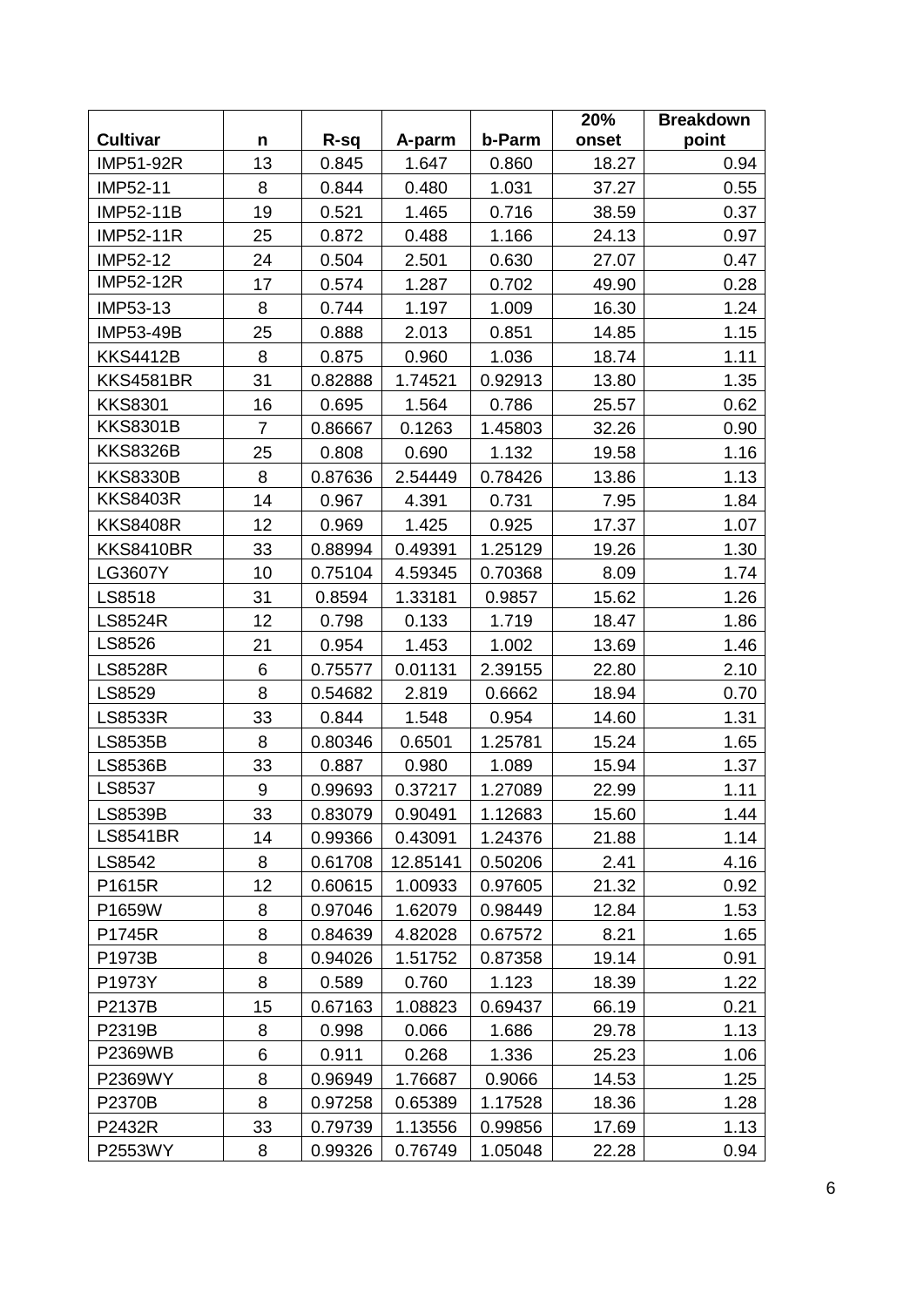|                    |    |         |         |         | 20%   | <b>Breakdown</b> |
|--------------------|----|---------|---------|---------|-------|------------------|
| <b>Cultivar</b>    | n  | R-sq    | A-parm  | b-Parm  | onset | point            |
| P2653WB            | 23 | 0.73688 | 1.43204 | 0.9256  | 17.26 | 1.07             |
| <b>P2653WBR</b>    | 17 | 0.51518 | 1.59298 | 0.80601 | 23.08 | 0.70             |
| <b>P2707WYR</b>    | 8  | 0.990   | 0.314   | 1.279   | 25.76 | 0.99             |
| P2823WB            | 8  | 0.46528 | 0.99202 | 1.03618 | 18.15 | 1.14             |
| <b>P2823WBR</b>    | 8  | 0.993   | 0.903   | 1.079   | 17.66 | 1.22             |
| P2842W             | 4  | 0.83771 | 0.1502  | 1.3376  | 38.74 | 0.69             |
| P2864WYR           | 8  | 0.992   | 1.567   | 0.960   | 14.18 | 1.35             |
| <b>P2880WYR</b>    | 8  | 0.958   | 0.221   | 1.314   | 30.79 | 0.85             |
| P2961W             | 12 | 0.73152 | 1.21967 | 0.95371 | 18.78 | 1.02             |
| P2961WB            | 8  | 0.90059 | 1.18101 | 0.79814 | 34.64 | 0.46             |
| P2961WBR           | 9  | 0.87081 | 1.67437 | 0.81637 | 20.87 | 0.78             |
| P2961WYR           | 8  | 0.870   | 0.723   | 0.963   | 31.41 | 0.61             |
| <b>PAN4A-111</b>   | 17 | 0.93784 | 0.11541 | 1.54734 | 27.98 | 1.11             |
| <b>PAN4A-172</b>   | 14 | 0.92634 | 0.09838 | 1.48806 | 35.57 | 0.84             |
| PAN4B-311B         | 15 | 0.96879 | 0.19037 | 1.40492 | 27.47 | 1.02             |
| <b>PAN4B-312CB</b> | 8  | 0.85544 | 0.88281 | 1.11774 | 16.31 | 1.37             |
| <b>PAN4P-228</b>   | 6  | 0.79523 | 0.20875 | 1.69834 | 14.68 | 2.31             |
| <b>PAN4R-511R</b>  | 9  | 0.9232  | 0.25542 | 1.37766 | 23.69 | 1.16             |
| <b>PAN5A-182</b>   | 17 | 0.88978 | 2.15132 | 0.86972 | 12.98 | 1.34             |
| <b>PAN5A-291</b>   | 6  | 0.98896 | 0.09578 | 1.58419 | 29.13 | 1.09             |
| <b>PAN5Q-649R</b>  | 8  | 0.73144 | 2.79583 | 0.84529 | 10.25 | 1.65             |
| PAN5Q-751BR        | 8  | 0.87638 | 0.9059  | 1.04151 | 19.52 | 1.07             |
| <b>PAN5R-591R</b>  | 8  | 0.97594 | 0.09849 | 1.48392 | 35.90 | 0.83             |
| <b>PAN5R-785BR</b> | 8  | 0.99676 | 0.05921 | 1.70484 | 30.42 | 1.12             |
| <b>PAN5R-791BR</b> | 17 | 0.88443 | 0.87626 | 0.95608 | 26.35 | 0.73             |
| <b>PAN5R-795BR</b> | 6  | 0.935   | 1.225   | 0.934   | 19.89 | 0.94             |
| PAN5R-             |    |         |         |         |       |                  |
| 851CBGT            | 6  | 0.87618 | 0.26278 | 1.37698 | 23.25 | 1.18             |
| <b>PAN6B-410B</b>  | 8  | 0.99715 | 0.00109 | 2.78174 | 34.10 | 1.63             |
| <b>PAN6B-465B</b>  | 8  | 0.24178 | 2.40232 | 0.52439 | 56.91 | 0.18             |
| PAN6P-110          | 25 | 0.79954 | 0.42299 | 1.18024 | 26.24 | 0.90             |
| <b>PAN6Q-245</b>   | 25 | 0.82056 | 1.36259 | 0.86015 | 22.72 | 0.76             |
| <b>PAN6Q-308B</b>  | 8  | 0.49027 | 1.45152 | 0.76356 | 31.04 | 0.49             |
| PAN6Q-345CB        | 5  | 0.76812 | 1.10158 | 0.96745 | 20.02 | 0.97             |
| <b>PAN6Q-408CB</b> | 25 | 0.94449 | 0.31167 | 1.34129 | 22.26 | 1.21             |
| <b>PAN6Q-445B</b>  | 8  | 0.53099 | 2.18183 | 0.72568 | 21.18 | 0.69             |
| <b>PAN6Q-508R</b>  | 8  | 0.6601  | 0.2899  | 1.23031 | 31.23 | 0.79             |
| <b>PAN6Q-708BR</b> | 8  | 0.4509  | 1.36492 | 0.72178 | 41.24 | 0.35             |
| PAN6Q-<br>845CBGT  | 8  | 0.79981 | 0.64534 | 1.05341 | 26.04 | 0.81             |
| PAN6Q-865BR        | 8  | 0.96696 | 0.16855 | 1.13851 | 66.37 | 0.34             |
| <b>PAN6R-510R</b>  | 8  | 0.38618 | 0.72958 | 0.99988 | 27.42 | 0.73             |
| <b>PAN6R-665R</b>  | 8  | 0.979   | 0.675   | 1.157   | 18.70 | 1.24             |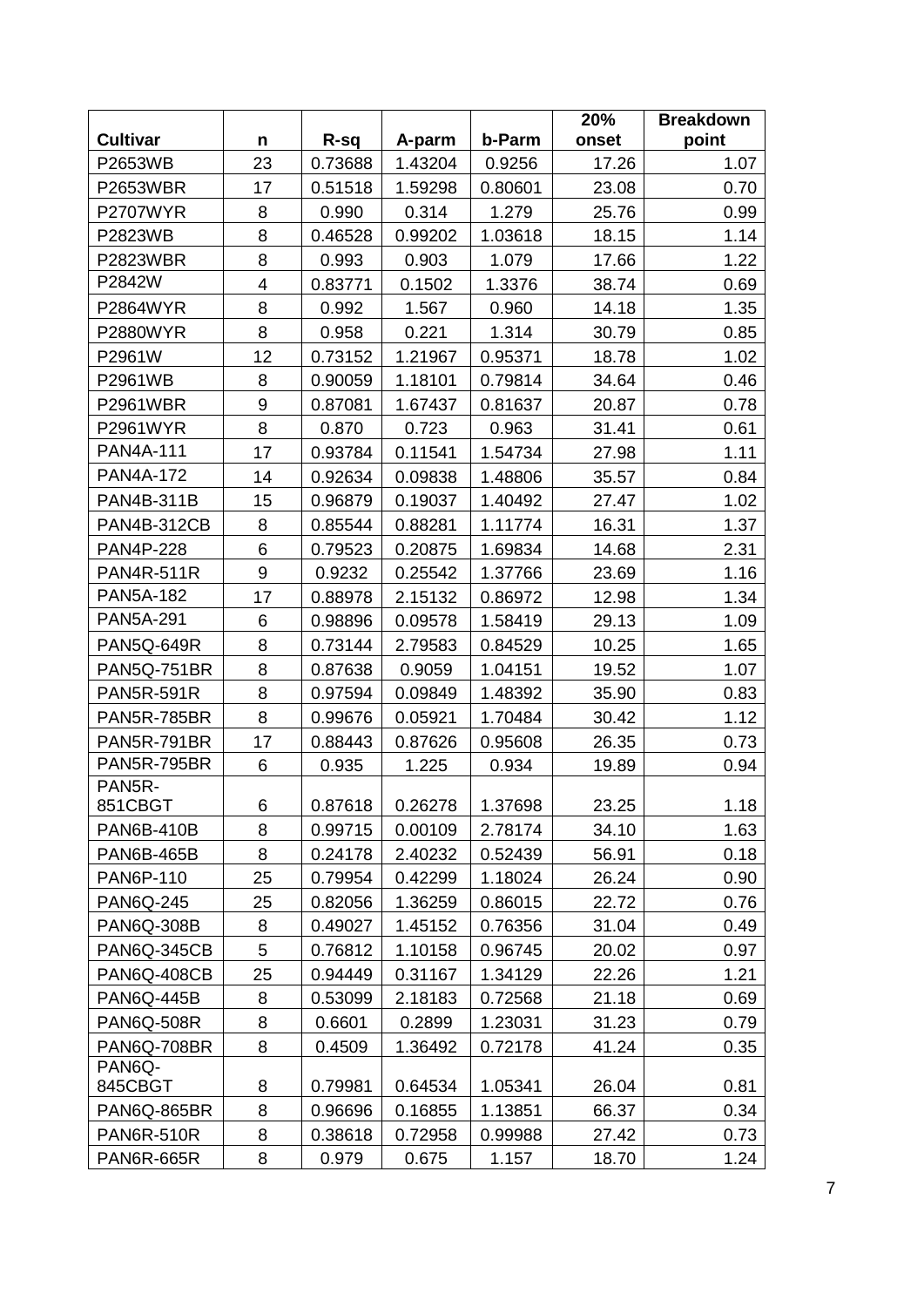|                   |    |         |         |         | 20%   | <b>Breakdown</b> |
|-------------------|----|---------|---------|---------|-------|------------------|
| <b>Cultivar</b>   | n  | R-sq    | A-parm  | b-Parm  | onset | point            |
| <b>PAN6R-680R</b> | 17 | 0.89748 | 0.87746 | 1.04807 | 19.75 | 1.06             |
| PAN6R-710BR       | 8  | 0.9984  | 0.01063 | 2.05903 | 38.93 | 1.06             |
| PAN6R-            |    |         |         |         |       |                  |
| 845CBGT           | 11 | 0.91793 | 0.40841 | 1.18661 | 26.56 | 0.89             |
| PAN6R-            |    |         |         |         |       |                  |
| 880CBGT           | 15 | 0.84478 | 0.60665 | 1.13088 | 22.00 | 1.03             |
| Phb30D09BR        | 10 | 0.86461 | 0.70029 | 1.10036 | 21.04 | 1.05             |
| Phb30DO9BR        | 6  | 0.71407 | 1.98071 | 0.66785 | 31.89 | 0.42             |
| Phb31M09          | 25 | 0.696   | 1.102   | 0.945   | 21.52 | 0.88             |
| Phb32W72B         | 16 | 0.51856 | 0.67637 | 1.02604 | 27.13 | 0.76             |
| Phb33H52B         | 25 | 0.79273 | 0.79512 | 0.89498 | 36.72 | 0.49             |
| Phb33H54BR        | 23 | 0.75776 | 0.29939 | 1.19675 | 33.48 | 0.71             |
| PHB33H54YR        | 6  | 0.99455 | 0.50946 | 1.3221  | 16.05 | 1.65             |
| SC402             | 6  | 0.98524 | 9.43414 | 0.49807 | 4.52  | 2.20             |
| <b>SC411</b>      | 6  | 0.97967 | 1.05018 | 1.06889 | 15.75 | 1.36             |
| <b>SC419</b>      | 6  | 0.98667 | 1.29261 | 0.97447 | 16.62 | 1.17             |
| <b>SC506</b>      | 25 | 0.86955 | 3.38929 | 0.80347 | 9.11  | 1.76             |
| SC512             | 6  | 0.84398 | 0.73654 | 1.14041 | 18.08 | 1.26             |
| <b>SC533</b>      | 8  | 0.49983 | 1.54837 | 0.90564 | 16.86 | 1.07             |
| <b>SC608</b>      | 19 | 0.55862 | 1.54943 | 0.92822 | 15.73 | 1.18             |
| <b>SC719</b>      | 8  | 0.79993 | 0.03461 | 2.03747 | 22.67 | 1.80             |
| <b>US9711</b>     | 8  | 0.86763 | 2.29313 | 0.73265 | 19.22 | 0.76             |
| <b>US9777</b>     | 8  | 0.9903  | 0.53816 | 1.27503 | 17.04 | 1.50             |
| <b>VP8301B</b>    | 8  | 0.99201 | 1.24166 | 0.96033 | 18.07 | 1.06             |
| <b>VP8405B</b>    | 11 | 0.54067 | 1.61084 | 0.6549  | 46.82 | 0.28             |

Table 2. Short season hybrid reactions to *Stenocarpella maydis* ear rots with number of potentials (n), R<sup>2</sup>for model fit, A and b parameters for the relationship between *S. maydis* ear rot potential and incidence in maize hybrids, calculated *S. maydis* incidence at a potential of 20 % and the resistance breakdown point.

| <b>Cultivar</b>   | n  | R-sq  | A         | $\mathbf b$ | <b>Onset</b> | Rate of   |
|-------------------|----|-------|-----------|-------------|--------------|-----------|
|                   |    |       | parameter | parameter   | 20%          | breakdown |
| <b>BG3292</b>     | 20 | 0.690 | 0.967     | 0.780       | 48.69        | 0.32      |
| <b>BG3492B</b>    | 18 | 0.636 | 0.778     | 0.955       | 30.00        | 0.64      |
| <b>BG3592R</b>    | 18 | 0.810 | 1.517     | 0.685       | 43.10        | 0.32      |
| <b>BG3792BR</b>   | 16 | 0.851 | 0.898     | 0.835       | 41.11        | 0.41      |
| <b>DKC61-90</b>   | 16 | 0.788 | 1.161     | 0.969       | 18.89        | 1.03      |
| <b>DKC61-94BR</b> | 16 | 0.930 | 1.128     | 0.937       | 21.49        | 0.87      |
| DKC62-80BRGEN     | 18 | 0.902 | 0.552     | 1.145       | 22.96        | 1.00      |
| <b>DKC62-84R</b>  | 12 | 0.976 | 0.963     | 1.015       | 19.85        | 1.02      |
| <b>DKC64-54BR</b> | 6  | 0.972 | 2.036     | 0.868       | 13.92        | 1.25      |
| DKC64-78BRGEN     | 18 | 0.981 | 0.812     | 1.080       | 19.44        | 1.11      |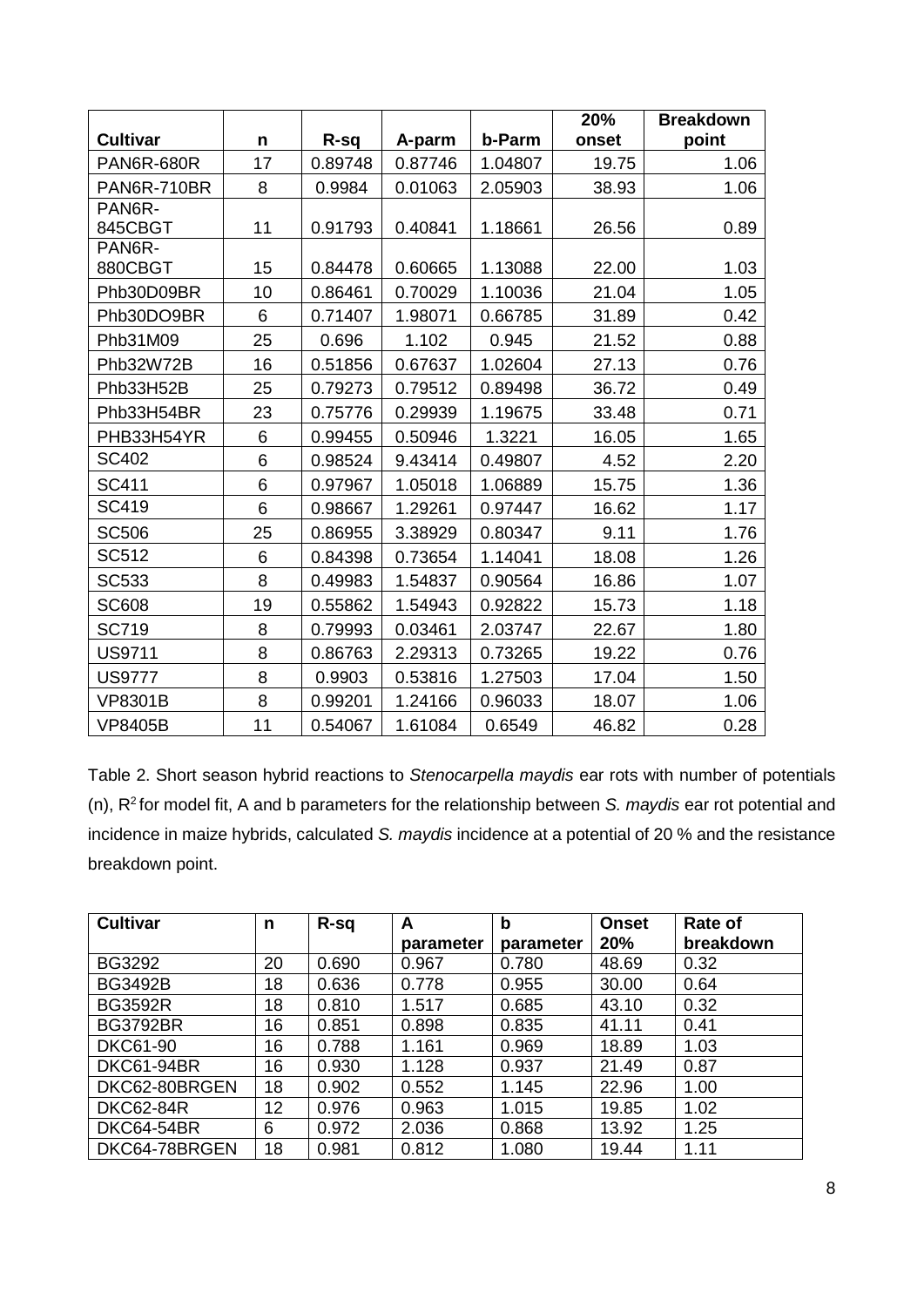| <b>Cultivar</b>    | n  | R-sq  | A         | $\mathbf b$ | <b>Onset</b> | Rate of   |
|--------------------|----|-------|-----------|-------------|--------------|-----------|
|                    |    |       | parameter | parameter   | 20%          | breakdown |
| <b>DKC65-52BR</b>  | 6  | 0.973 | 1.681     | 0.950       | 13.56        | 1.40      |
| IMP50-10B          | 10 | 0.542 | 1.509     | 0.515       | 151.26       | 0.07      |
| <b>IMP50-10BR</b>  | 12 | 0.519 | 1.424     | 0.650       | 58.36        | 0.22      |
| <b>IMP50-10R</b>   | 20 | 0.724 | 1.576     | 0.707       | 36.28        | 0.39      |
| <b>IMP50-90BR</b>  | 14 | 0.975 | 0.665     | 1.025       | 27.64        | 0.74      |
| <b>KKS8214R</b>    | 8  | 0.963 | 1.434     | 1.044       | 12.49        | 1.67      |
| <b>KKS8216BR</b>   | 16 | 0.939 | 2.081     | 0.909       | 12.05        | 1.51      |
| KKS8326B           | 12 | 0.980 | 0.447     | 1.396       | 15.23        | 1.83      |
| <b>KKS8328B</b>    | 6  | 0.908 | 1.641     | 0.731       | 30.64        | 0.48      |
| <b>KKS8330B</b>    | 6  | 0.949 | 1.002     | 1.007       | 19.54        | 1.03      |
| LG3607Y            | 10 | 0.973 | 1.169     | 1.066       | 14.35        | 1.49      |
| P1517W             | 6  | 0.878 | 0.142     | 1.316       | 42.90        | 0.61      |
| P1745R             | 6  | 0.995 | 0.073     | 1.745       | 24.88        | 1.40      |
| PAN3D-736BR        | 18 | 0.974 | 1.260     | 1.033       | 14.54        | 1.42      |
| PAN3P-502R         | 16 | 0.922 | 0.846     | 1.102       | 17.62        | 1.25      |
| PAN3Q-240          | 18 | 0.949 | 0.957     | 1.037       | 18.74        | 1.11      |
| <b>PAN3Q-740BR</b> | 12 | 0.992 | 0.816     | 1.135       | 16.75        | 1.36      |
| <b>PAN4B-312CB</b> | 6  | 0.969 | 0.316     | 1.475       | 16.66        | 1.77      |
| PAN6126            | 20 | 0.957 | 1.238     | 1.031       | 14.85        | 1.39      |
| Phb32D96B          | 16 | 0.958 | 0.947     | 0.965       | 23.56        | 0.82      |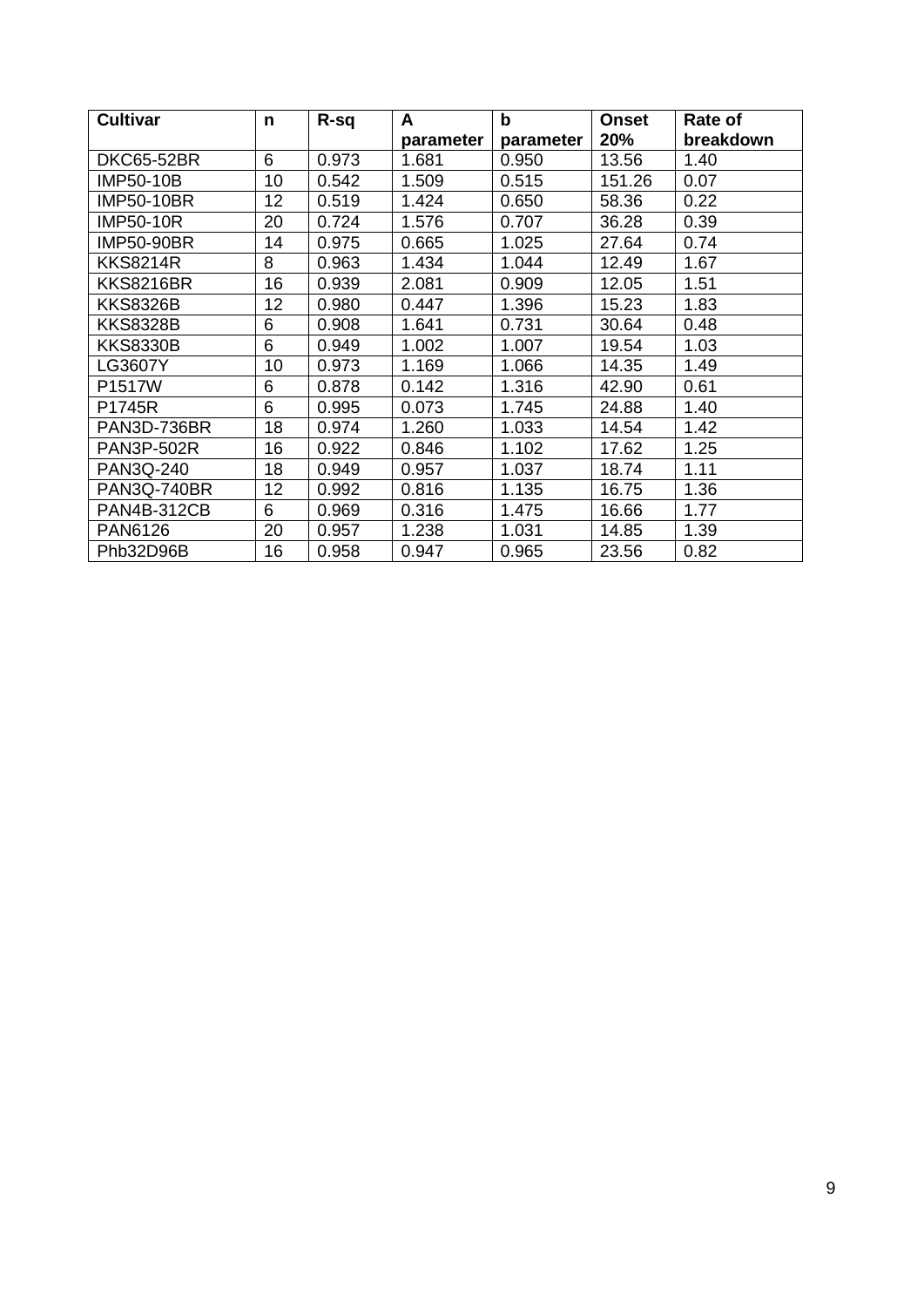#### **DISCUSSION**

Significant differences in maize hybrid reactions to *S. maydis* ear rot were recorded within localities and seasons. However, hybrids did not rank consistently over localities and seasons except at localities with similar disease potentials. These data support reports by Du Toit and Nordier (1989 - 1991) of inconsistent hybrid reactions in screening trials with naturally infected maize. Results suggest that genetic effects on the phenotype are overshadowed by environmental effects, including climatic conditions and inoculum potential. A comparison of mean disease incidences at a single disease potential, therefore, does not adequately reflect resistance of a hybrid to *S. maydis* ear rot. Consequently, results cannot be extrapolated to other disease potentials. Similar observations have been recorded for ergot on pearl millet (Thakur et. al., 1982) and grain sorghum (McLaren, 1992). All maize hybrids evaluated were more or less susceptible to *S. maydis* ear rot, depending on disease potential. The primary differences between hybrids were the relationships between disease potential, observed disease incidence, and the rate of resistance breakdown. Confidence limits fitted to regression lines showed the limits at which cultivar differences can be determined. The variable hybrid reactions obtained by Du Toit and Nordier (1989-1991) can therefore be ascribed to extremely low incidences of ear rots resulting from natural infection, i.e., ranging from 0.8 to 3.0% disease potential. In screening trials carried out by Du Toit and Nordier (1989-1991), the trial means (disease potentials) were lower than the minimum disease potentials required for the reliable distinction between resistant, moderately resistant (intermediate), and susceptible hybrids. In a previous study (Flett and McLaren, 1994), found that confidence limits indicate that for optimum distinction between resistant, intermediate, and susceptible hybrids, it was necessary to ensure a disease potential of 17-20%. This optimum dis ease potential was achieved by artificial inoculation or by using a wide range of experimental sites. Therefore, in this study the predicted *S. maydis* ear rot were determined at 20 %, where for the medium to long grower hybrids ranged from 2.413 % to 85.697 % with the hybrid LS 8542 being the most resistant hybrid and DKC74-74BR the most susceptible hybrid over all seasons studied. In the study where the short season hybrids were screened predicted *S. maydis* ear rots ranged from 12.053 to 151.263. With KKS8216BR being the most resistant hybrid and IMP50-10B being the most susceptible hybrid. Under conditions of high disease potentials, the use of alternate control measures such as ploughing under of infected stubble (Flett and Wehner, 1991; Flett et al., 1992) and rotating crops (Flett, 1991) need to be considered together with resistant hybrids.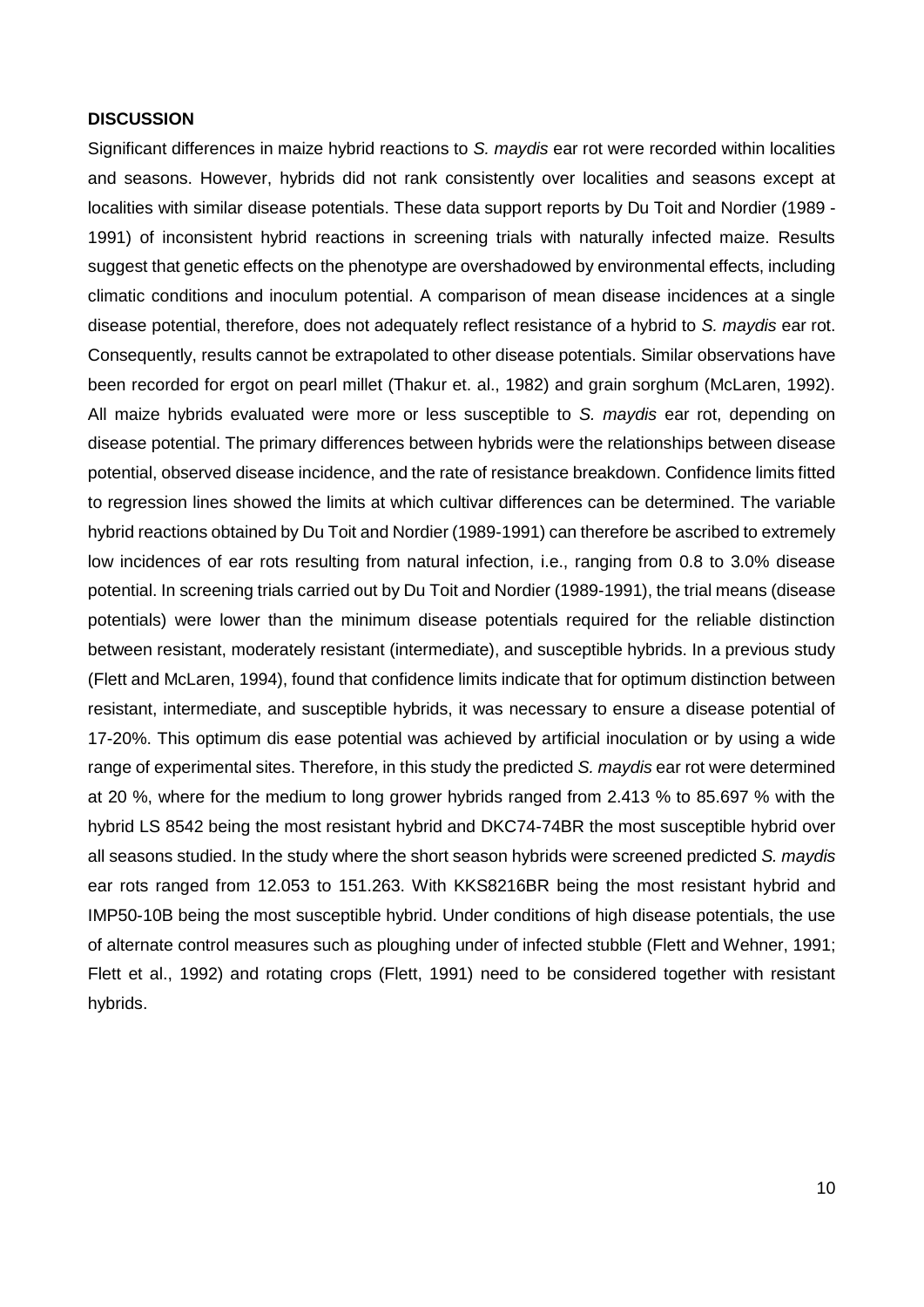# **ACKNOWLEDGEMENTS**

The following institutions are to be acknowledged; Pannar Seed Company (Now Pioneer Seed) and Monsanto for assistance carrying out the experiments, the Maize Trust and Agricultural Research Council for funding to carry out the research. Prof Neal McLaren is acknowledged for his assistance in analyzing data.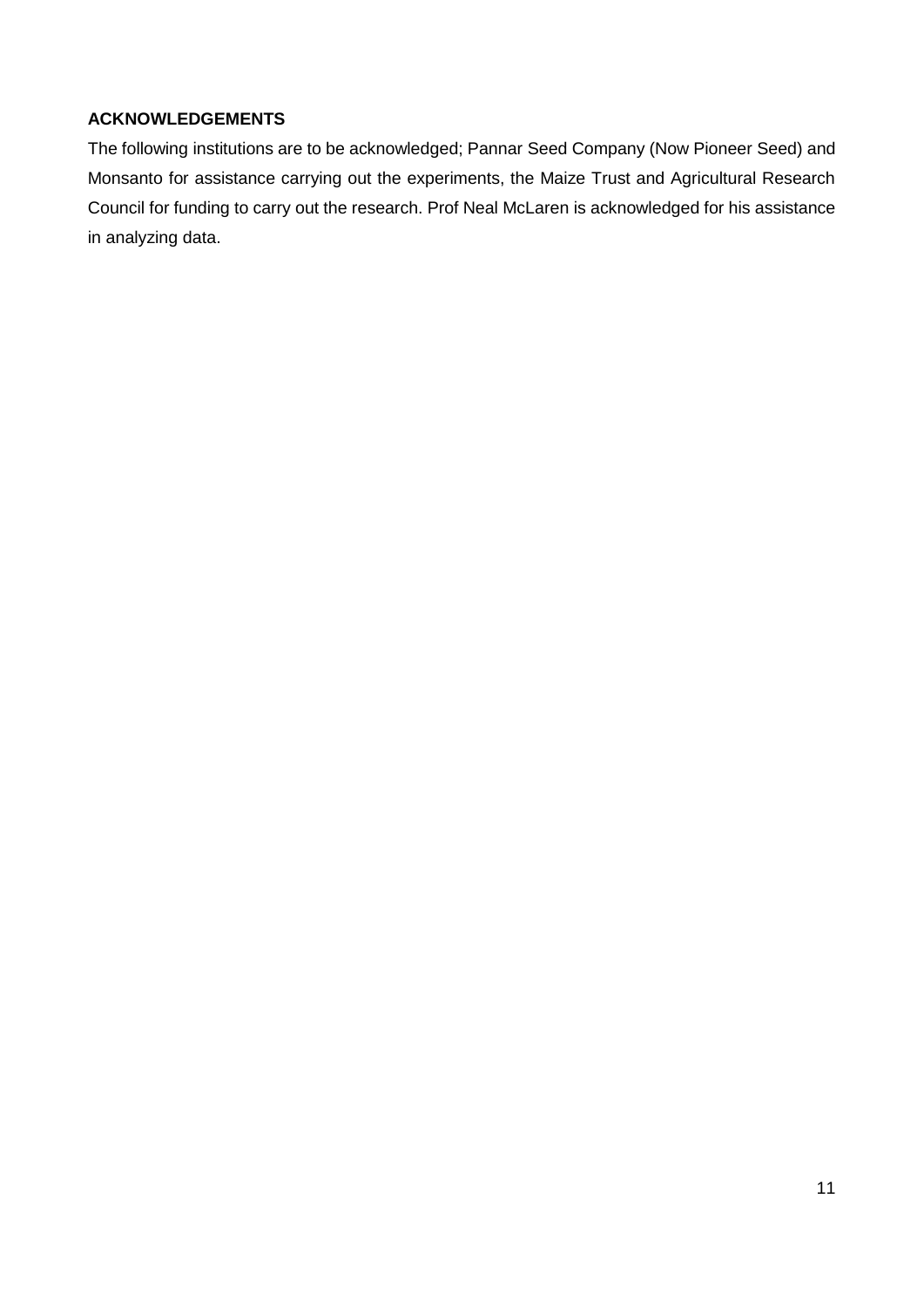## **REFERENCE LIST**

CHAMBERS, K.R., 1987. Ability of fungal isolates from maize and sorghum to infect roots and reduce seedling emergence of two maize hybrids. *Plant Dis*. 71:736-739.

DE WET, D.C., 1989. The incidence of *Stenocarpella maydis* and *Fusarium moniliforme* 'in downgraded maize in South Africa. (Abstr.), *Phytophylactica*, 21:109.

DU TOIT, W., & NORDIER, G.A., 1989. National cultivar trials with commercial maize cultivars. Department of Agricultural Development, Republic of South Africa.

DU TOIT, W., & NORDIER, G.A., 1990. National cultivar trials with commercial maize cultivars. Department of Agricultural Development, Republic of South Africa.

DU TOIT, W., & NORDIER, G.A., 1991. National cultivar trials with commercial mane cultivars. Department of Agricultural Development, Republic of South Africa.

FLETT, B.C., 1991. Crop plants as hosts and non- hosts of *Stenocarpella maydis*. *Phytophylactica*, 23:237-238.

FLETT, B.C. & MCLAREN, N.W., 1994. Optimum disease potential for evaluating resistance to *Stenocarpella maydis* ear rot in corn hybrids. *Plant Dis*. 78:587-589.

FLETT, B.C., & WEHNER, F.C., 1991. Incidence of *Stenocarpella* and *Fusarium* cob rots in monoculture maize under different tillage systems. *J. Phytopathol*. 133:327-333.

FLETT, B.C., WEHNER, F.C., & SMITH, M.F., 1992. Relationship between maize stubble placement in soil and survival of *Stenocarpella maydis* (*Diplodia maydis*). *Phytopathol*. 134:33-38.

GEVERS, H.O., 1988. The ear rot epidemic. Pages 77-80 in: Proc. S. Afr. Maize Breed. Symp. 8th. Dep. Agric. Water Supply Tech. Commun. 222.

KLAPPROTH, J.C., & HAWK, J.A., 1991. Evaluation of four inoculation techniques for infecting corn ears with *Stenocarpella maydis*. *Plant Dis*. 75:1057-1060.

MARASAS, W.F.O., 1977, The genus *Diplodia*. Pages I 19-128 in: Mycotoxic Fungi, Myco- toxins, Mycotoxicosis: An *Encyclopedia Handbook*. T.D. Wyllie and L.G. Morehouse, eds. Marcel Dekker,